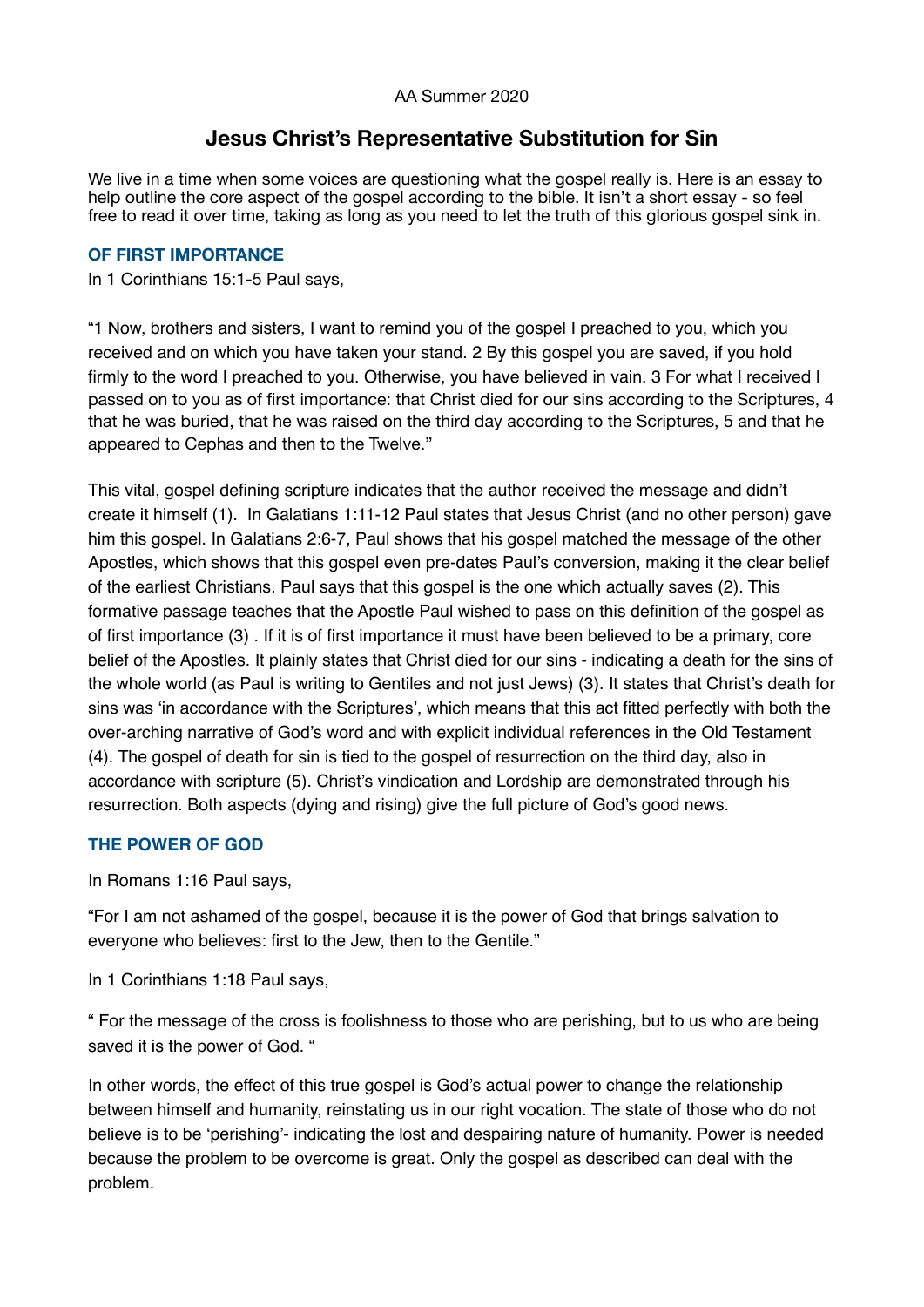In Galatians 1:6-9 Paul says,

"I am astonished that you are so quickly deserting the one who called you to live in the grace of Christ and are turning to a different gospel – **7** which is really no gospel at all. Evidently some people are throwing you into confusion and are trying to pervert the gospel of Christ. **8** But even if we or an angel from heaven should preach a gospel other than the one we preached to you, let them be under God's curse! **9** As we have already said, so now I say again: if anybody is preaching to you a gospel other than what you accepted, let them be under God's curse!"

This earnestly written letter is penned to rescue Galatian Christians from people who were proposing another gospel, which was a distortion or even a contradiction of the true gospel. Paul explicitly rebukes such an act. It is clear that any other gospel is not true, and therefore without God's power. Only the true gospel for sin actually has God's power.

Given that the gospel given by the Apostles is of first importance, and is the source of God's power to save and rescue, we must guard this message from distortion and misrepresentation - for the eternal destiny of human beings is at stake. False gospels won't save, leaving humanity lost.

### **ISRAEL'S REPRESENTATION**

The plan of God, in the light of humanity's fall from grace in the garden, was to bring about a complete rescue from the consequences of rebellion and sin. Humanity's rebellion led to separation and expulsion from God's presence. God covered Adam and Eve's nakedness with skins (which involved the death of an animal) as a foretaste of God's planned rescue. From the call of Abraham onwards, God set in motion the choosing of a people to be humanity's representatives in his world. Just as Adam and Eve were originally made as God's image-bearers, with the vocation to represent God and God's rule in his world, so God was determined that human beings would once again become his chosen representatives, reigning and ruling as his mediators and worshippers on earth, bringing heaven's influence to the world. Through the covenant with Abraham, the plan began to bless the whole world through his seed (Genesis 15). With the giving of the Law through Moses, the covenant with Israel included the keeping of God's ways in the world, as a light to the nations. But soon the story of Israel would naturally include a dark side to their representation. As predicted by Moses, they would fail repeatedly in their keeping of God's Law. As Moses taught, because of longstanding rebellion and disobedience, they would go into exile and be oppressed by other nations, as a result of their sins. Israel was failing to be the light of the world.

# **EXODUS AND EXILE**

The first rescue of God's people was from Egypt, and there is no suggestion that Israel were in captivity because of their sin. They were there because of oppressive, wicked forces. God dramatically rescued them from evil, and pointed them towards a freedom in the promised land. However, once the Mosaic covenant of Law was given at Sinai, their future oppression and exile (under Babylon in particular) was explicitly regarded by the prophets as a direct result of Israel's sin. The representative nation of Israel would stay in exile and oppression until their sin was described as dealt with.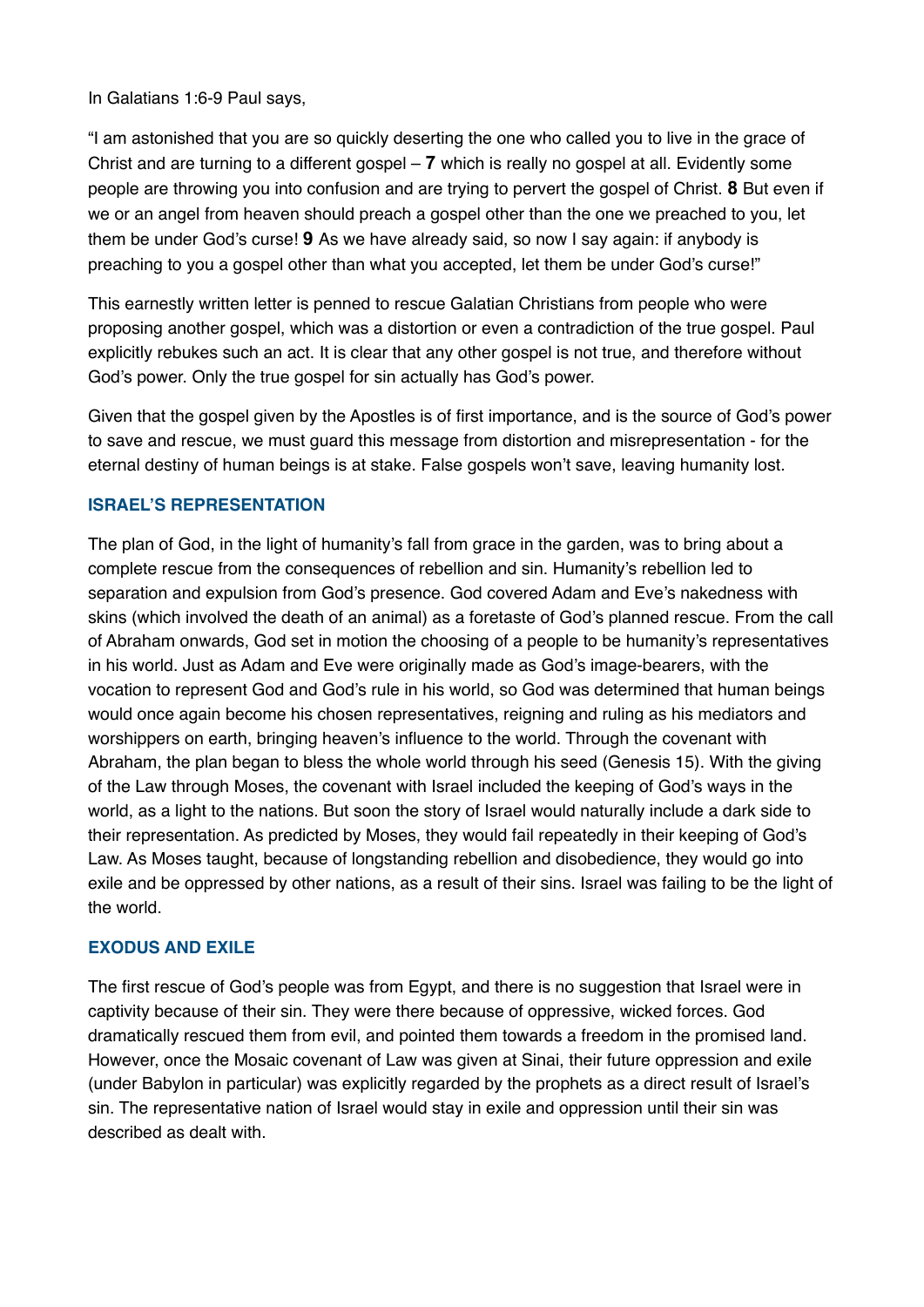Jeremiah said "Therefore thus says the LORD of hosts: Because you have not obeyed my words… this whole land shall become a ruin and a waste, and these nations shall serve the king of Babylon seventy years" Jer.25:8-11.

In Daniel 9 the prophet was praying for the end of exile, but was told that the experience of exile would be extended, "…for your people and your holy city to finish transgression, to put an end to sin, to atone for wickedness, to bring in everlasting righteousness, to seal up vision and prophecy and to anoint the Most Holy Place." (v24). In other words, repeated rebellion would keep representative Israel in captivity for longer. This would even be felt when they were back in their promised land. This experience describes how Israel felt under Roman rule: a kind of exile in their own land. God also promised that he would judge the nations which oppressed and exiled Israel as all nations and peoples fall under his jurisdiction. No nation was good.

### **WHAT EXILE REPRESENTED**

The story of Israel is the story of the human race. Just as Adam and Eve were ejected from Eden, so Israel was ejected from the promised land. As Eden was a garden temple where God dwelt, so Israel and Jerusalem's Temple was where God dwelt with his people (through Torah practice and sacrifice). But Israel had to leave because of rebellion and disobedience. All humans are excluded from the presence of our holy God, because of repeated sin. Exodus and the return from exile was what God in his mercy did, while going into exile was what Israel did. They could only truly return when sins were forgiven. This is an early clue about how the gospel works.

### **A NEW COVENANT AND A NEW REPRESENTATIVE**

Meanwhile, the prophets began to speak of a new arrangement and a new solution. Jeremiah 31:31-34 predicted a heart transplant, whereby Israel could actually live up to their vocation, and God would remove their sins from them. Ezekiel 36:24-28 said the same thing, where the heart of stone would be replaced with a heart of flesh, and God's Spirit would live inside Israel's people. God would cleanse them from the filth of idolatry. Isaiah prophesied words of future hope (40-55). God would indeed keep his promise to Israel - regarding her as his representative despite repeated failures. God would indeed reign again on the earth and this good news would spread. But Isaiah then surprisingly introduced a new picture of God's servant (Israel) as a suffering servant (Chapter 53). Somehow Israel as humanity's representative would achieve forgiveness through suffering and death. This would lead to an everlasting covenant: God would be faithful to his word and actually do what he always promised. The end of exile would finally come, the overcoming of Pharaoh-like evil oppression would happen. The forgiveness of sins would be completed. Human beings would be God's good representative image-bearers again.

### **THE SELF-UNDERSTANDING OF JESUS CHRIST**

Jesus was steeped in the story of the scriptures. He lived according to God's word. From this perspective he expressed a clear view on sin, judgement and how sin would be dealt with.

#### **Jesus' name and view on sin:**

Matt.1:21 says that Jesus was named thus, because he would save his people from their sins. In Mk 2:10 he asserted his authority as the Son of Man to forgive sins. He said that he had come to call sinners to repentance (Luke 5:32).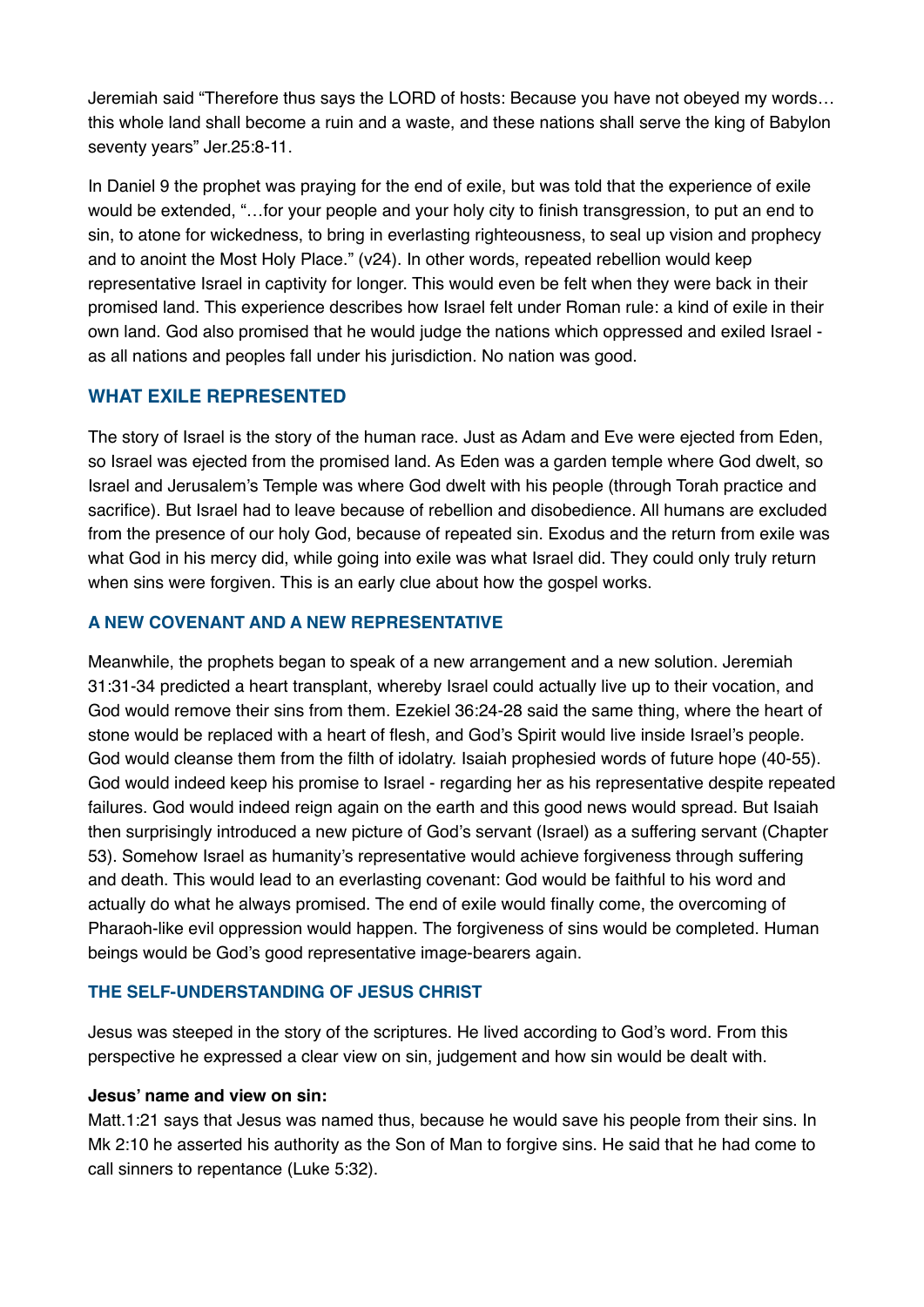#### **Jesus' views on judgement:**

Jesus believed in a Day of Judgement (Matt.24:36). He regarded his words as the measure of judgement on that day (John 12:48) and that he would be the Judge (John 5:22). Jesus regarded anyone who did not believe/trust in him as condemned already (John 3:18). He referred to the judgement of Sodom and Gomorrah as an example of God's judgement, and said that it would be worse for places that rejected the message of his own disciples (Matt.10:14-15). He said that those who heard his words and trusted in God would not be judged (John 5:24). He described God's intent as not wishing to condemn the world, but to save the world by sending his Son (John 3:17). Jesus spoke parables about judgement day; with people locked out of the banquet (Matt.25:10-13), and people separated out for eternal life or eternal punishment (Matt.25:31-46). He told an explicit story about torment in Hades, where a wicked man was in agony, with a permanent gulf fixed between Hades and the place of rescue (Lk.16:19-31).

#### **Jesus' views on his own role in dealing with sin: Representative Substitution**

Jesus heard John the Baptist describe him as "The Lamb of God who takes away the sin of the world (John 1:29); and Jesus didn't correct this. In Mk.10:45 Jesus referenced Isaiah 53, saying that he had come to give his life as a ransom for many. In John 10:11 he described himself as the Good Shepherd who lays down his life for the sheep. He believed that his blood (dramatised in the last supper) was poured out for the remission / removal of sins (Matt.26:28). The underlying shape and narrative of his ministry (explored for example in N.T.Wright's "Jesus and the Victory of God: The aims and beliefs of Jesus") showed that Jesus knew that he was the *new representative of humanity*, and also the Son of God, bringing Israel finally out of exile, through the forgiveness of sins. This was the true, final Exodus and the true sacrifice - with Jesus conflating these two defining metaphors into his actions at the last supper. To be explicit, exile could only be over when punishment for sins had been satisfied - The history of Israel described this repeatedly. The return to the land and to God only happened when sins were forgiven. We know that Jesus referenced Daniel's vision of the Son of Man as a picture of himself (Matt.26:64). In this prophetic book we also read that the Messiah would be put to death and have nothing (Dan 9:25-26). It is clear from his referencing that Jesus saw his own death in this passage, and, combined with Isaiah, Zechariah and the Psalms (Ps.22 - quoted on the cross), Jesus understood all this to fulfil the covenants, enacted as a final, representative sacrifice for sin, bringing peace and reconciliation. Even his prophecy about rebuilding the Temple (John 2:19), combined with his disruption of the sacrificial pattern (John 2:15), indicated his intent to replace the existing function with himself. And of course the Temple was the place of sacrifice for sin.

This description of Christ's own view of sin, judgement and the dealing with sin as a representative substitute, clearly reveals what Paul meant when he said "according to the scriptures". Jesus knew Israel's story and believed he was God's representative. He knew that he was now Israel fulfilling all that God had faithfully promised to do.

# **THE LAST ADAM: CHRIST'S REPRESENTATION OF HUMANITY**

1 Corinthians 15:45-49 says, "If there is a natural body, there is also a spiritual body. So it is written: 'The first man Adam became a living being'; the last Adam, a life-giving spirit. The spiritual did not come first, but the natural, and after that the spiritual. The first man was of the dust of the earth; the second man is of heaven. As was the earthly man, so are those who are of the earth; and as is the heavenly man, so also are those who are of heaven. And just as we have borne the image of the earthly man, so shall we bear the image of the heavenly man."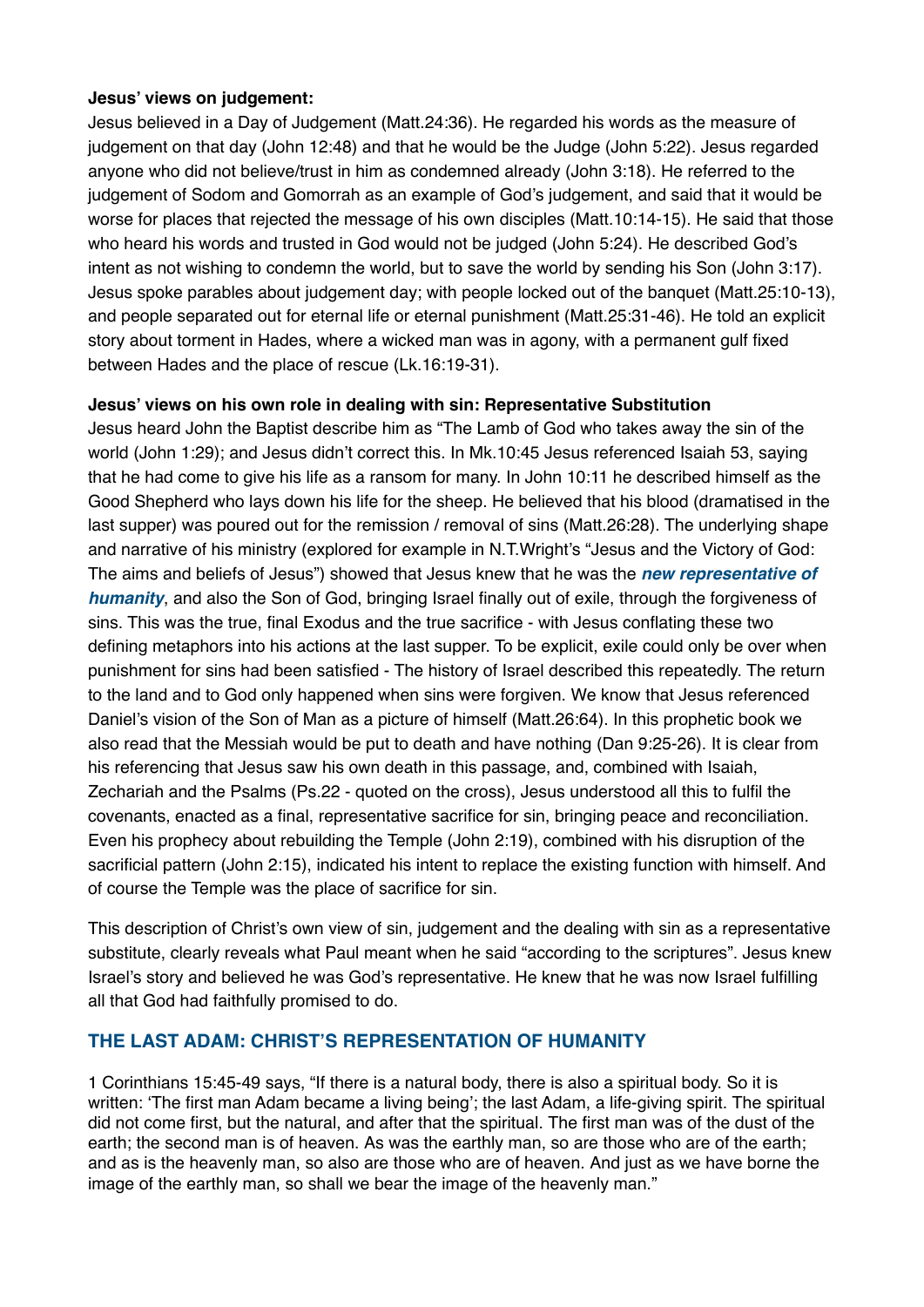In this vital chapter about resurrection bodies, Paul describes Jesus as the last Adam. In the first Adam all are dead in sin, but through faith in the last Adam, we inherit what he brings instead. It is only because Jesus is our representative that he can effectively take our place. Jesus frequently referred to himself as 'The Son of Man' - which was a well-known title borrowed from Daniel's visions. This is a human figure who (in Dan 7:13-14) approaches Almighty God, and is given all authority. So Jesus embodies the true human role, this time not falling, but standing for God's ways, and bearing the judgement of all.

# **SUBSTITUTION IN THE GOSPELS**

Not only did Jesus describe himself in this way, the gospel authors describe the work of Jesus Christ in substitutionary ways.

1. In John 11:49-52 it says, "And one of them, Caiaphas, being high priest that year, said to them, "You know nothing at all, nor do you consider that it is expedient for us that one man should die for the people, and not that the whole nation should perish." Now this he did not say on his own authority*;* but being high priest that year he prophesied that Jesus would die for the nation, and not for that nation only, but also that He would gather together in one the children of God who were scattered abroad."

John depicts Caiaphas as an unknowing prophet, accurately describing Jesus as a clear substitute for the people. John himself adds that this substitution was for many beyond the nation also.

2. In John 18:7-9 it says, "Then He asked them again, "Whom are you seeking?"And they said, "Jesus of Nazareth." Jesus answered, "I have told you that I am He*.* Therefore, if you seek Me, let these go their way," that the saying might be fulfilled which He spoke, "Of those whom You gave Me I have lost none."

In Gethsemane, Jesus deflects the arrest of his followers, protecting them from harm and bearing the consequences himself. Disciples are shielded from punishment, but Jesus walks towards it.

3. In Matthew 27:15-26 it says, " Now at the feast the governor was accustomed to releasing to the multitude one prisoner whom they wished. And at that time they had a notorious prisoner called Barabbas. Therefore, when they had gathered together, Pilate said to them, "Whom do you want me to release to you? Barabbas, or Jesus who is called Christ?" For he knew that they had handed Him over because of envy. While he was sitting on the judgment seat, his wife sent to him, saying, "Have nothing to do with that just Man, for I have suffered many things today in a dream because of Him." But the chief priests and elders persuaded the multitudes that they should ask for Barabbas and destroy Jesus. The governor answered and said to them, "Which of the two do you want me to release to you?" They said, "Barabbas!". Pilate said to them, "What then shall I do with Jesus who is called Christ?" They all said to him, "Let Him be crucified!" Then the governor said, "Why, what evil has He done?" But they cried out all the more, saying, "Let Him be crucified!" When Pilate saw that he could not prevail at all, but rather that a tumult was rising, he took water and washed his hands before the multitude, saying, "I am innocent of the blood of this just Person. You see to it." And all the people answered and said, "His blood be on us and on our children." Then he released Barabbas to them; and when he had scourged Jesus, he delivered Him to be crucified."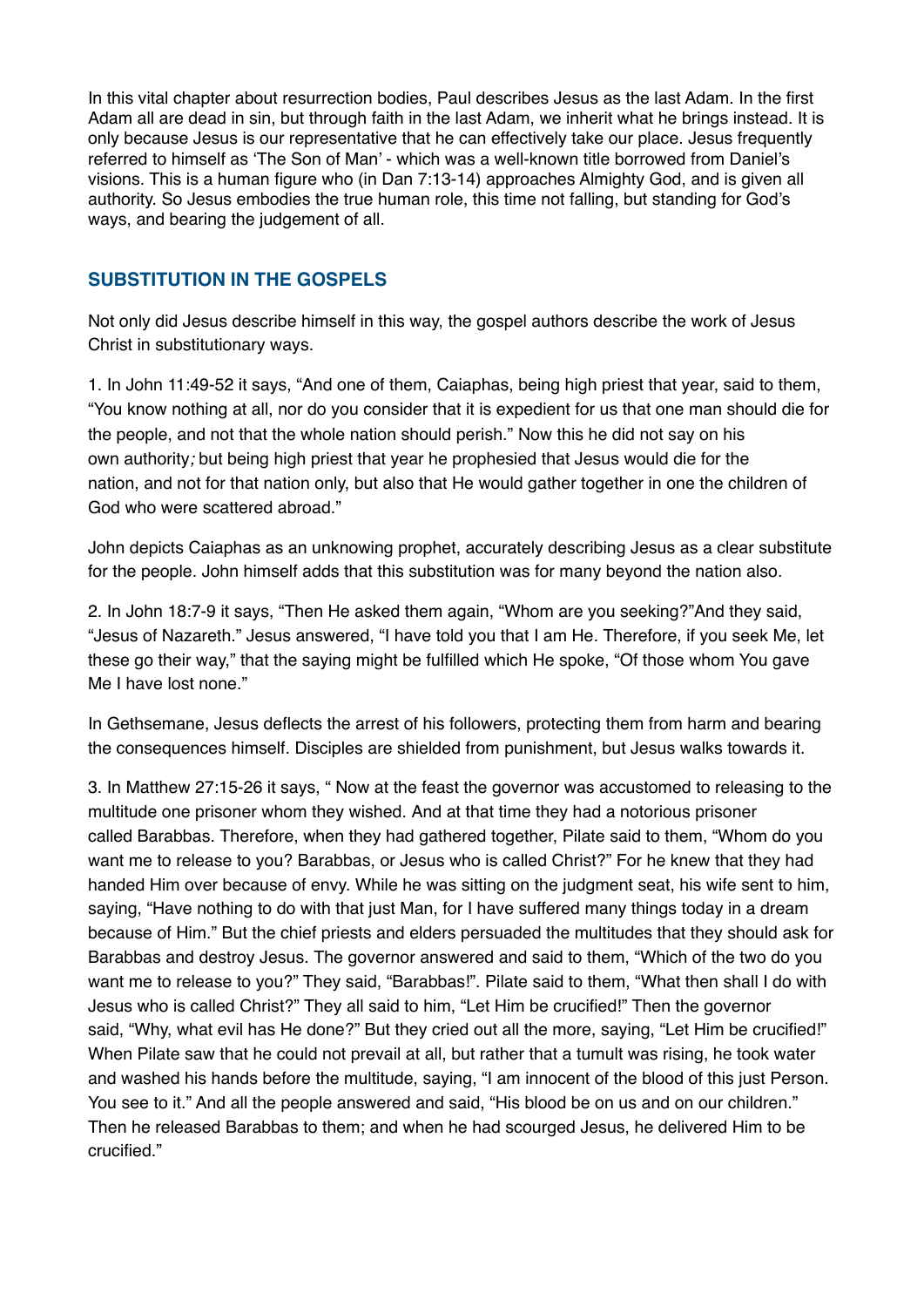Matthew explicitly retells of the exchange of Barabbas; a guilty person, for the innocent Jesus. Jesus actually dies in the literal place of a convicted prisoner. This is substitution in plain narrative. The guilty one goes free, while Jesus dies in his place.

4. Luke 23:36-38 says, " The soldiers also mocked Him, coming and offering Him sour wine, and saying, "If You are the King of the Jews, save Yourself." And an inscription also was written over Him in letters of Greek, Latin, and Hebrew: THIS IS THE KING OF THE JEWS."

Jesus is repeatedly described by Pilate (in John 19:1-22), soldiers and the sign on his cross as King of The Jews. The sign is written in international languages. In the history of Israel, kings represented the people. They were personally responsible for the nation (2 Sam.24:1-17). So Jesus is portrayed as the King, standing in the place where God's judgement of Israel was to fall. Jesus himself had fiercely condemned the neglectful teachers of Israel and predicted condemnation and destruction for Jerusalem and the Temple (Matt.23:1-39). Yet as King he stepped in and received the penalty on their behalf. The crown of thorns indicates that the cross was his dark yet vital coronation. On the cross he said, "Father, forgive them, for they do not know what they do." (Luke 23:34). The King is a right substitute for a sinful nation, and now for every nation.

5. Luke 23:39-43 says, "Then one of the criminals who were hanged blasphemed Him, saying, "If You are the Christ, save Yourself and us." But the other, answering, rebuked him, saying, "Do you not even fear God, seeing you are under the same condemnation? And we indeed justly, for we receive the due reward of our deeds; but this Man has done nothing wrong." Then he said to Jesus, "Lord, remember me when You come into Your kingdom." And Jesus said to him, "Assuredly, I say to you, today you will be with Me in Paradise."

One man mockingly cries out for rescue, but the other rebukes him. They two are rightly condemned, while Jesus is innocent. One man appeals to Jesus to remember him. Jesus promises that this criminal will be with this innocent King in Paradise. Jesus gives the criminal access to the heavenly realm by dying alongside him as a presumed guilty person. Isaiah 53:12 said that 'He was numbered with the transgressors, bore the sin of many, and made intercession for the transgressors'. This is a death in their place.

6. Mark 15:37-38 says, "With a loud cry, Jesus breathed his last. The curtain of the temple was torn in two from top to bottom."

The Temple represented God's holy presence on earth. The curtain within the Holy of Holies represented the barrier between sinful humanity and Almighty God. When Jesus died, this barrier was removed. His sacrificial death outside the city walls opened up what was previously closed and off-limits. His death as a sin offering replaced the whole sacrificial system, allowing God's presence to be accessed by guilty humans. He died the death we deserved. We gain his access to the Father and he receives our separation from the Father. He is our sacrificial substitute.

### **SUBSTITUTION IN THE LETTERS**

Romans 6:8 says, "Now if we died with Christ, we believe that we will also live with him."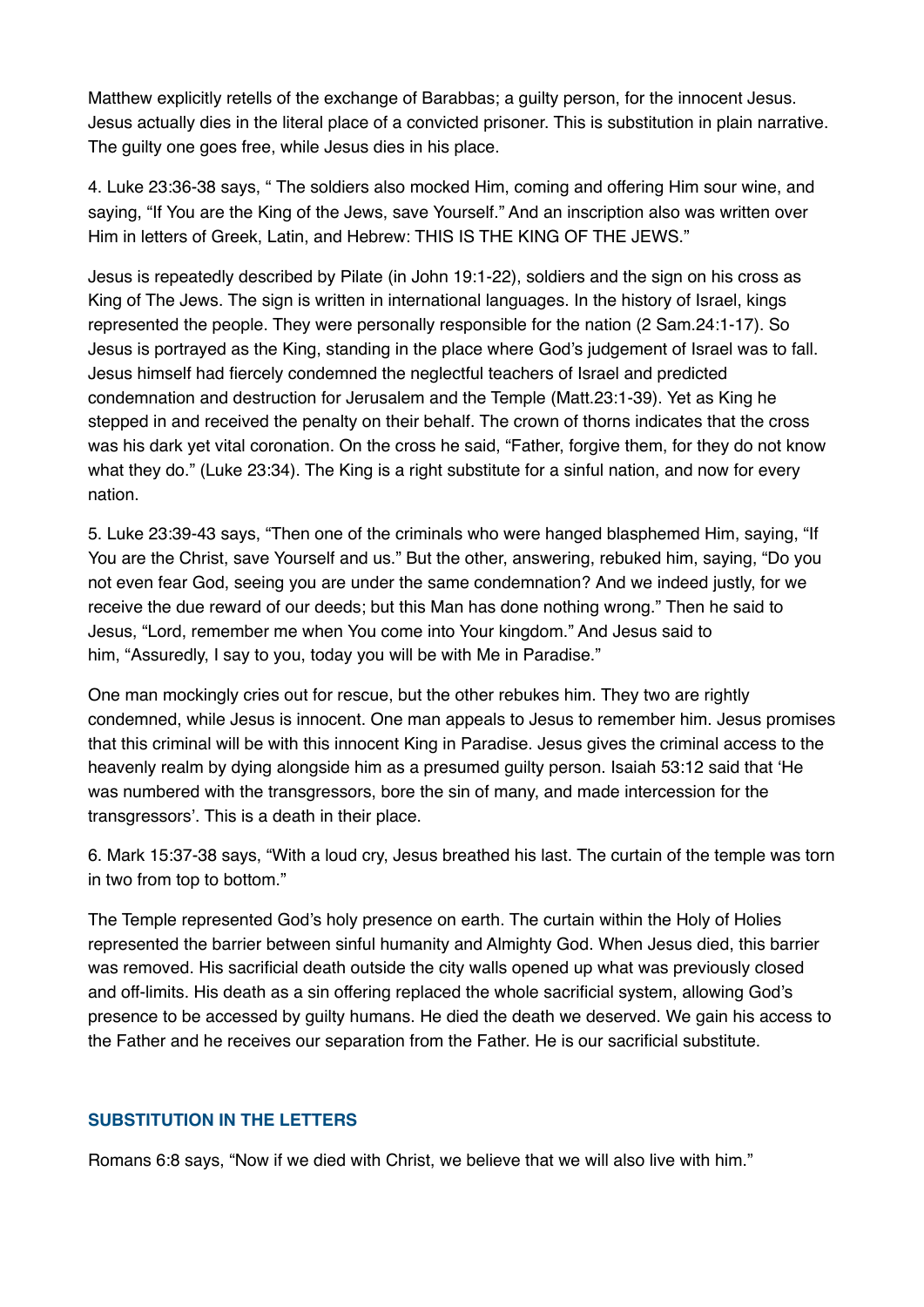1 Corinthians 15:3 says, "For what I received I passed on to you as of first importance: that Christ died for our sins according to the Scriptures,"

2 Corinthians 5:14-15 says, "For Christ's love compels us, because we are convinced that one died for all, and therefore all died. And he died for all, that those who live should no longer live for themselves but for him who died for them and was raised again."

2 Corinthians 5:21 says, "God made him who had no sin to be sin for us, so that in him we might become the righteousness of God."

Galatians 1:3-5 says, "Grace and peace to you from God our Father and the Lord Jesus Christ, who gave himself for our sins to rescue us from the present evil age, according to the will of our God and Father, to whom be glory for ever and ever. Amen."

Galatians 3:13 says, "Christ has redeemed us from the curse of the law, having become a curse for us (for it is written, "Cursed *is* everyone who hangs on a tree").

Titus 2:14 says, "who gave himself for us to redeem us from all wickedness and to purify for himself a people that are his very own, eager to do what is good."

1 Peter 2:24 says, "'He himself bore our sins' in his body on the cross, so that we might die to sins and live for righteousness; 'by his wounds you have been healed.'

1 Peter 3:18b says, "For Christ also suffered once for sins, the righteous for the unrighteous, to bring you to God…"

# **UNDERSTANDING 'EXPIATION' AND 'PROPITIATION'**

Romans 8:3-4 says," For what the law was powerless to do because it was weakened by the flesh, God did by sending his own Son in the likeness of sinful flesh to be a sin offering. And so he condemned sin in the flesh, in order that the righteous requirement of the law might be fully met in us, who do not live according to the flesh but according to the Spirit." (EXPIATION)

This beautiful verse undermines the popular Liberal view that the death of Jesus for sin is 'Cosmic Child abuse.' There is no cosmic child abuse in the bible - It is clear that there is a difference between pagan 'wrath' and biblical wrath. The pictures of Greek or Roman gods capriciously and unpredictably judging situations is nothing like the image we have of God in scripture. In the OT, God is slow to anger and quick to bless. His rebukes are described as a parent rightly disciplining a child he loves. If there is severity in some judgements, it relates to the seriousness of sin involved. The emphasis of John 3:16 is that God's love is the motivation for his giving of his Son, not of a son bearing God's hate on our behalf. The timing of this once for all event shows God's incredible restraint; waiting for the moment when sin would be dealt with properly, by God himself. Acts 20:28 talks of the church being bought with God's own blood. Jesus is portrayed as in complete harmony with the Father, only wrestling with the cost of the cross in Gethsemane. Jesus chose the cross out of love and personal determination (Heb.10:5-9). In Romans 8:3-4 (above) it is clear that, though Jesus is sent by the Father as a sin offering, God doesn't condemn Jesus, but condemns Sin in his flesh. The Godhead agree how to address sin, and God the Son absorbs it in his body on the cross. He expiated sin - removing it, by bearing it and dying.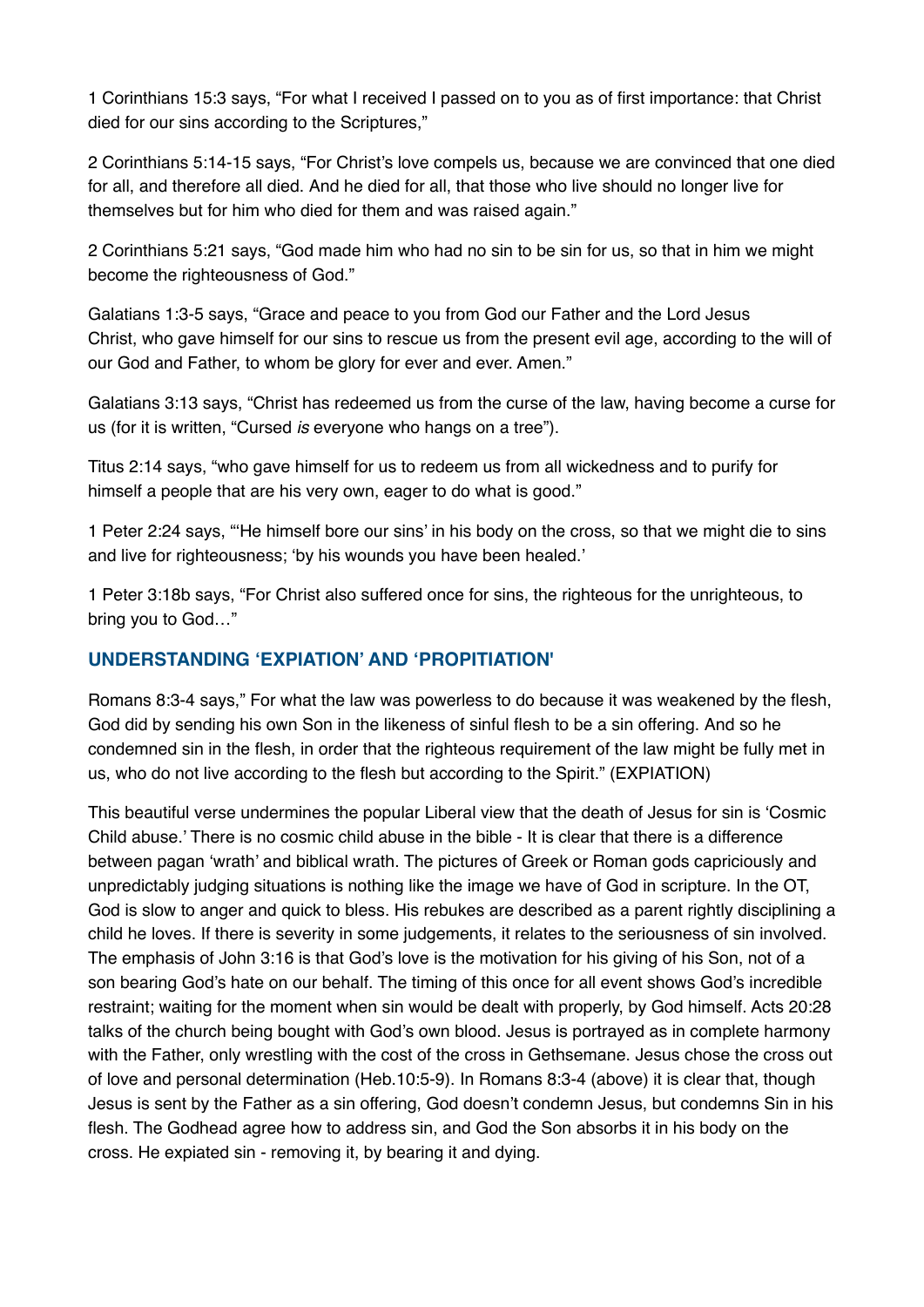1 John 2:2 says, "My dear children, I write this to you so that you will not sin. But if anybody does sin, we have an advocate with the Father – Jesus Christ, the Righteous One. He is the atoning sacrifice [propitiation] for our sins, and not only for ours but also for the sins of the whole world." (PROPITIATION)

### An excerpt from R.C Sproul (https://www.ligonier.org/blog/two-important-words-good-fridayexpiation-and-propitiation/)

"When we talk about the vicarious aspect of the atonement, two rather technical words come up again and again: expiation and propitiation. These words spark all kinds of arguments about which one should be used to translate a particular Greek word, and some versions of the Bible will use one of these words and some will use the other one. I'm often asked to explain the difference between propitiation and expiation. The difficulty is that even though these words are in the Bible, we don't use them as part of our day-to-day vocabulary, so we aren't sure exactly what they are communicating in Scripture. We lack reference points in relation to these words.

#### *Expiation and Propitiation*

Let's think about what these words mean, then, beginning with the word expiation. The prefix ex means "out of" or "from," so expiation has to do with removing something or taking something away. In biblical terms, it has to do with taking away guilt through the payment of a penalty or the offering of an atonement. By contrast, propitiation has to do with the object of the expiation. The prefix pro means "for," so propitiation brings about a change in God's attitude, so that He moves from being at enmity with us to being for us. Through the process of propitiation, we are restored into fellowship and favour with Him.

In a certain sense, propitiation has to do with God's being appeased. We know how the word appeasement functions in military and political conflicts. We think of the so-called politics of appeasement, the philosophy that if you have a rambunctious world conqueror on the loose and rattling the sword, rather than risk the wrath of his blitzkrieg you give him the Sudetenland from Czechoslovakia or some such chunk of territory. You try to assuage his wrath by giving him something that will satisfy him so that he won't come into your country and mow you down. That's an ungodly manifestation of appeasement. But if you are angry or you are violated, and I satisfy your anger, or appease you, then I am restored to your favour and the problem is removed. The same Greek word is translated by both the words expiation and propitiation from time to time. But there is a slight difference in the terms. Expiation is the act that results in the change of God's disposition toward us. It is what Christ did on the cross, and the result of Christ's work of expiation is propitiation—God's anger is turned away. The distinction is the same as that between the ransom that is paid and the attitude of the one who receives the ransom.

### *Christ's Work Was an Act of Placation*

Together, expiation and propitiation constitute an act of placation. Christ did His work on the cross to placate the wrath of God. This idea of placating the wrath of God has done little to placate the wrath of modern theologians. In fact, they become very wrathful about the whole idea of placating God's wrath. They think it is beneath the dignity of God to have to be placated, that we should have to do something to soothe Him or appease Him. We need to be very careful in how we understand the wrath of God, but let me remind you that the concept of placating the wrath of God has to do here not with a peripheral, tangential point of theology, but with the essence of salvation.

### *What Is Salvation?*

Let me ask a very basic question: what does the term salvation mean? Trying to explain it quickly can give you a headache, because the word salvation is used in about seventy different ways in the Bible. If somebody is rescued from certain defeat in battle, he experiences salvation. If somebody survives a life-threatening illness, that person experiences salvation. If somebody's plants are brought back from withering to robust health, they are saved. That's biblical language, and it's really no different than our own language. We save money. A boxer is saved by the bell, meaning he's saved from losing the fight by knockout, not that he is transported into the eternal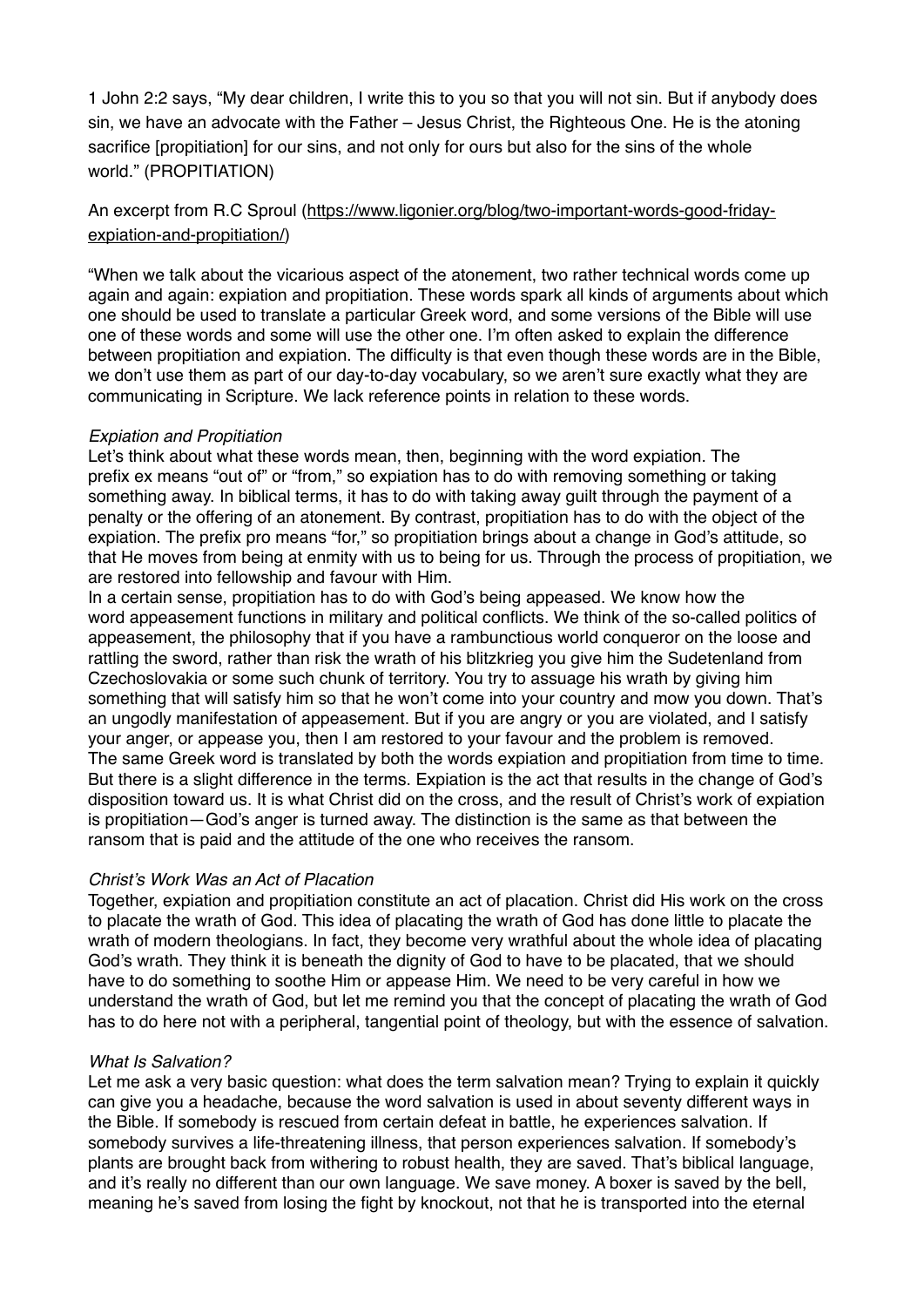kingdom of God. In short, any experience of deliverance from a clear and present danger can be spoken of as a form of salvation.

When we talk about salvation biblically, we have to be careful to state that from which we ultimately are saved. The apostle Paul does just that for us in 1 Thessalonians 1:10, where he says Jesus "delivers us from the wrath to come." Ultimately, Jesus died to save us from the wrath of God. We simply cannot understand the teaching and the preaching of Jesus of Nazareth apart from this, for He constantly warned people that the whole world someday would come under divine judgment. Here are a few of His warnings concerning the judgment: "'I say to you that whoever is angry with his brother without a cause shall be in danger of the judgment'" (Matt. 5:22); "'I say to you that for every idle word men may speak, they will give account of it in the day of judgment" (Matt. 12:36); and "'The men of Nineveh will rise up in the judgment with this generation and condemn it, because they repented at the preaching of Jonah; and indeed a greater than Jonah is here'" (Matt. 12:41). Jesus' theology was a crisis theology. The Greek word crisis means "judgment." And the crisis of which Jesus preached was the crisis of an impending judgment of the world, at which point God is going to pour out His wrath against the unredeemed, the ungodly, and the impenitent. The only hope of escape from that outpouring of wrath is to be covered by the atonement of Christ. Therefore, Christ's supreme achievement on the cross is that He placated the wrath of God, which would burn against us were we not covered by the sacrifice of Christ. So if somebody argues against placation or the idea of Christ satisfying the wrath of God, be alert, because the gospel is at stake. This is about the essence of salvation—that as people who are covered by the atonement, we are redeemed from the supreme danger to which any person is exposed. It is a dreadful thing to fall into the hands of a holy God who's wrathful. But there is no wrath for those whose sins have been paid. That is what salvation is all about."

### **HOW CHRIST'S SUBSTITUTION 'WORKS'**

Famously, Romans 6:23 says, "For the wages of sin is death, but the gift of God is eternal life in Christ Jesus our Lord." This short phrase summarises the inevitable consequences of sinfulness.

God, by his very nature is holy. Isaiah 6:3 reveals a vision of God where angelic creatures close to him cry out 'Holy, Holy, Holy is the Lord God Almighty'. Three 'holys' means; very holy indeed, the most holy, the holiest of all. This utter purity and goodness is not passive and without effect. As when Adam and Eve sinned and had to leave God's holy presence, so God's holiness naturally drives away or extinguishes wickedness. Death (which is a separation from God's life) is the natural consequence. God's holiness is related to his justice. God in his very nature is completely right and fair in his judgements. Psalm 89:14 says, "Righteousness and justice are the foundation of your throne; love and faithfulness go before you." To behave justly means "acting or being in conformity with what is morally upright or good." The idea of justice is connected to that of merit: those whose behaviour is morally corrupt will be punished, while those who are morally upright, fulfilling their God-given vocation will be rewarded. Therefore God can never ignore sin. He cannot pretend it isn't there or has no effect. It offends his very nature, and it violates the good world and good roles he created for human beings.

God wants to dwell with human beings. God longs to be our rightful King and Father. Yet when he chose Israel as his first dwelling place in this sinful world, he had to orchestrate a means by which he could be with them without driving them away or extinguishing them. So along with the tabernacle of his presence, he also initiated a system of sacrifice (recorded in Leviticus) - to allow sinful Israel to be close to him without judgement. All this was 'functional' - in that it worked symbolically, but (as the author of Hebrews says in 10:4), "It is impossible for the blood of bulls and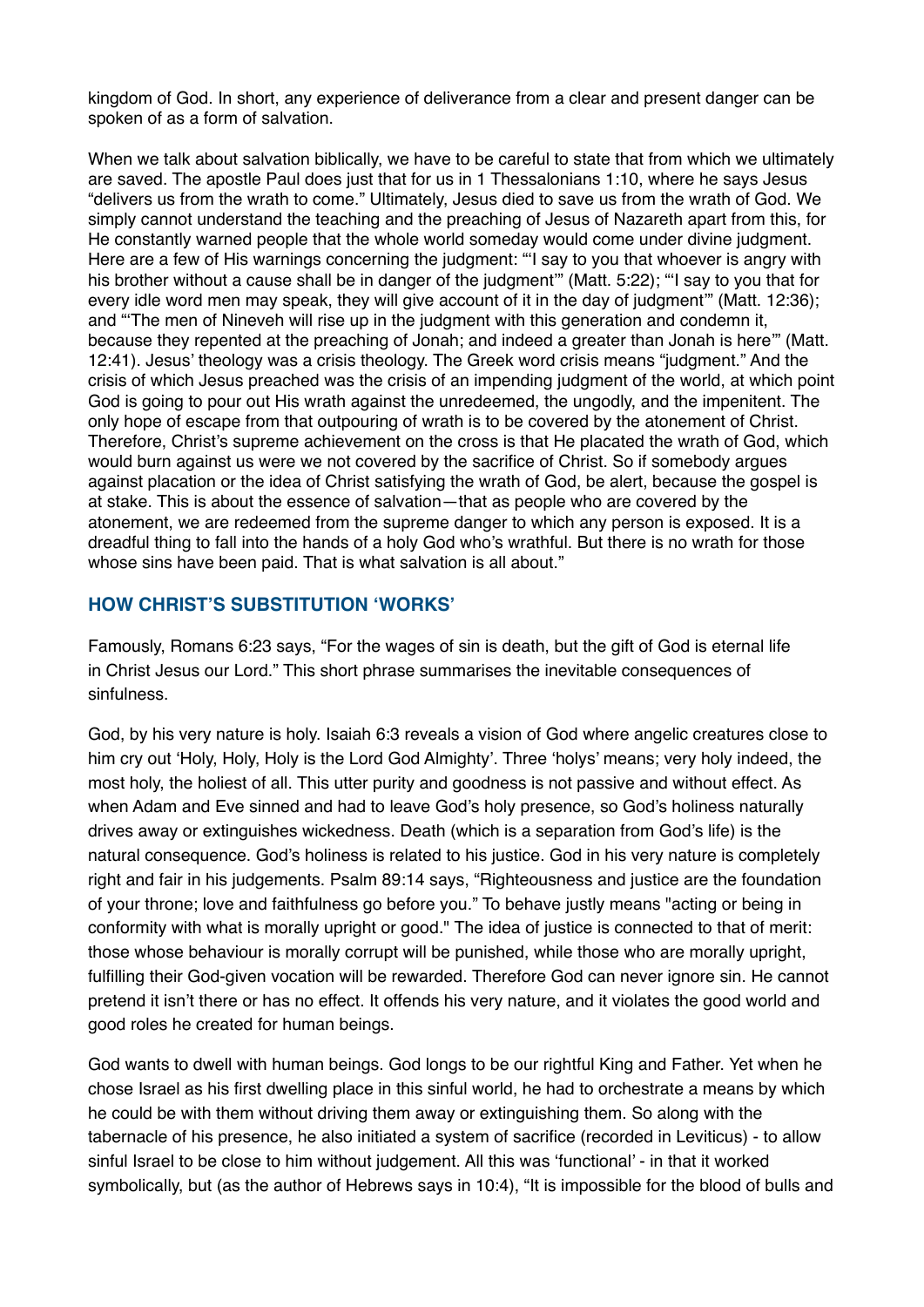goats to take away sins." This system was set up as a pointer to the real sacrifice which would literally deal with sin.

In Exodus 34:5-7 it says, "Then the Lord came down in the cloud and stood there with him and proclaimed his name, the Lord. And he passed in front of Moses, proclaiming, 'The Lord, the Lord, the compassionate and gracious God, slow to anger, abounding in love and faithfulness, maintaining love to thousands, and forgiving wickedness, rebellion and sin. Yet he does not leave the guilty unpunished; he punishes the children and their children for the sin of the parents to the third and fourth generation.'

This revelation shows that God is loving, forgiving, but won't leave the guilty unpunished. This is a bizarre contradiction, unless God has designed a way for justice to be served on sin, while still saving sinners.

Hebrews 9 and 10 describe exactly how the death of Jesus Christ, and in particular his blood, atones for the sins of the world. This was a 'once, for all' sacrifice, which fully expresses God's holiness and justice - revealing God's just wrath against every single wrong thought and act, against the nature of Sin itself in humanity. It also revealed God's love and forgiveness - showing that God himself - the Son, would willingly bear the consequences on our behalf. He dies our death. Romans 5:8 says, "But God demonstrates his own love for us in this: while we were still sinners, Christ died for us."

Hebrews 13:12 says, "And so Jesus also suffered outside the city gate to make the people holy through his own blood.." Jesus was driven out (like Adam and Eve, like exiled Israel) to pay the price and receive the guilty sentence on humanity's behalf. So Christ's substitution is not symbolic, it actually achieves forgiveness, because Christ suffered and died.

# **HOW REPRESENTATIVE SUBSTITUTION OVERCOMES EVIL**

Acts 4:23-31 says, "On their release, Peter and John went back to their own people and reported all that the chief priests and the elders had said to them. When they heard this, they raised their voices together in prayer to God. 'Sovereign Lord,' they said, 'you made the heavens and the earth and the sea, and everything in them. You spoke by the Holy Spirit through the mouth of your servant, our father David: "Why do the nations rage and the peoples plot in vain? The kings of the earth rise up and the rulers band together against the Lord and against his anointed one." Indeed Herod and Pontius Pilate met together with the Gentiles and the people of Israel in this city to conspire against your holy servant Jesus, whom you anointed. They did what your power and will had decided beforehand should happen. Now, Lord, consider their threats and enable your servants to speak your word with great boldness. Stretch out your hand to heal and perform signs and wonders through the name of your holy servant Jesus.' After they prayed, the place where they were meeting was shaken. And they were all filled with the Holy Spirit and spoke the word of God boldly."

The early believers quoted Psalm 2 in prayer as a clear parallel with what had happened at the cross. 'Powers' had gathered together (Herod representing Israel's earthly king and Pilate representing Rome) to do their worst with Jesus. All through the gospels we are given clues about evil reacting and organising against Jesus - in the form of direct satanic attack in the wilderness, demonic reaction in ministry times and religious opposition through teachers of the Law. This clearly comes to a head in Jerusalem, where all forms of evil work as one. At the arrest of Jesus he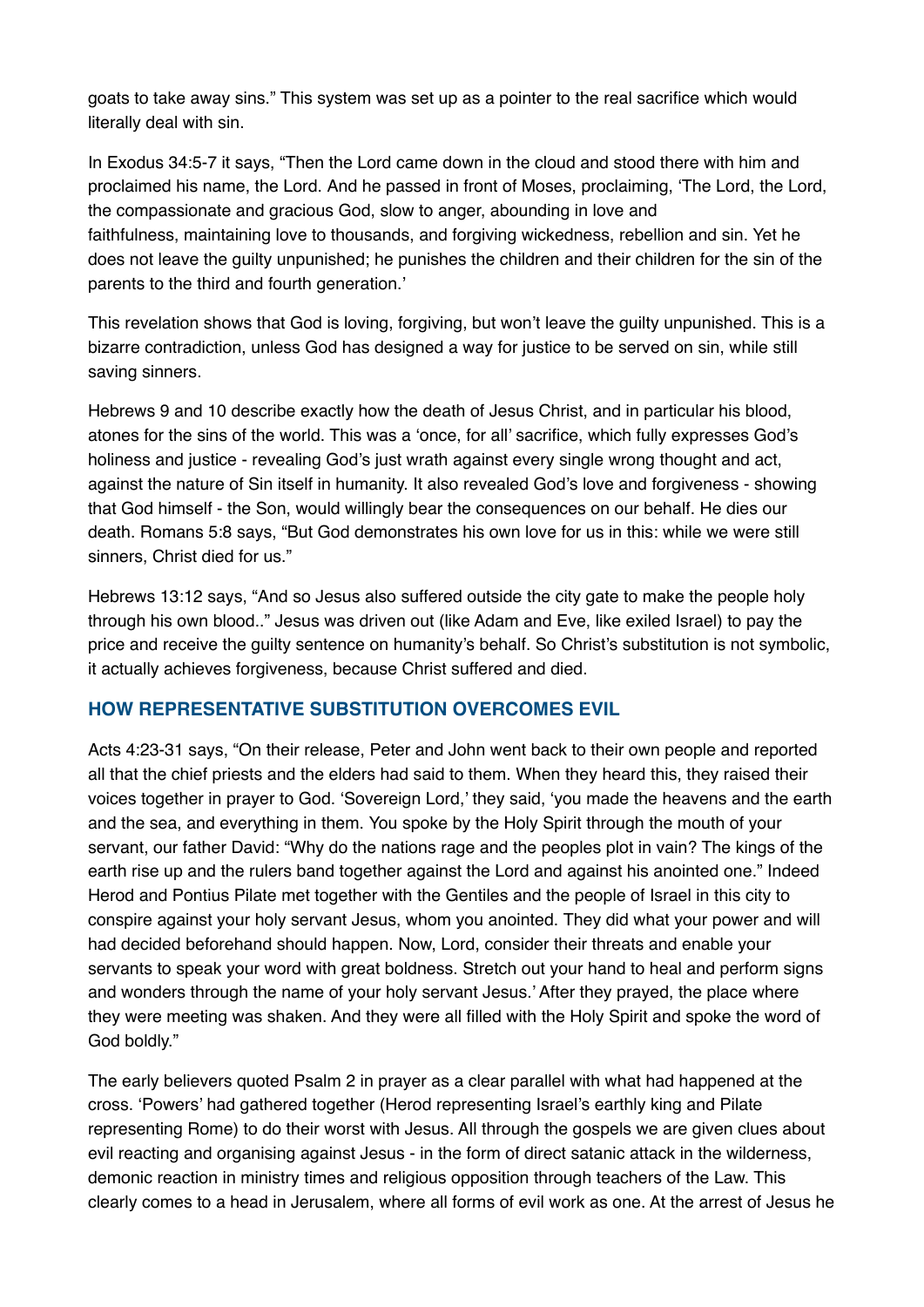said, "Every day I was with you in the temple courts, and you did not lay a hand on me. But this is your hour – when darkness reigns.'" (Luke 22:53). He identified the moment where all evil was gathering to resist God's Anointed One. God had set this moment up. Like poison gathering to a head in a wound which needs to be lanced, God was bringing to one place the wickedness of a fallen world (including wicked spirits under satan) and God was arranging to deal with them through the cross.

Colossians 2:13-15 says, "When you were dead in your sins and in the uncircumcision of your flesh, God made you alive with Christ. He forgave us all our sins, having cancelled the charge of our legal indebtedness, which stood against us and condemned us; he has taken it away, nailing it to the cross. And having disarmed the powers and authorities, he made a public spectacle of them, triumphing over them by the cross."

Evil ones (which are spiritual forces behind and including all wicked human forces - Ephesians 6:12) thought they were defeating Christ by killing him. Yet, by absorbing and defeating sin, as humanity's representative, he broke any claim or legitimate rule they had over all human beings. This in effect takes the actual power away from the Powers - showing that a loving sacrifice (which refuses to fight like earthly empires do) is actually stronger than all evil. By cancelling the charge against humanity, which left us weak and condemned, the new human representative was enthroned on earth as the rightful King. The cross was Christ's coronation - over every authority that exists, and his resurrection and ascension was his vindication:

Philippians 2:7-11 says, "rather, he made himself nothing by taking the very nature of a servant, being made in human likeness. And being found in appearance as a man, he humbled himself by becoming obedient to death – even death on a cross! Therefore God exalted him to the highest place and gave him the name that is above every name, that at the name of Jesus every knee should bow, in heaven and on earth and under the earth, and every tongue acknowledge that Jesus Christ is Lord, to the glory of God the Father."

So now, because of his sacrifice for sin, all Powers must bow to Christ, as the true Monarch of earth and heaven. They are paraded behind Christ (like after a Roman victory march) as humbled Powers under his direction.

# **SUBSTITUTION UNDERPINS ALL OTHER FACETS OF THE GOSPEL**

There are a number of biblical pictures which illuminate the message of the gospel; like facets of a diamond. Reconciliation (2 Corinthians 5:18-19, Ephesians 2:11-22), Redemption (John 8:34-36, Titus 2:13-14), Adoption (Rom.8:15), Sacrifice (Hebrews 1:3, 10:1-18), Victory over evil and death (Col. 2:13-15, 1 John 3:8), Christ's Lordship (Philippians 2:5-11, Matt. 28:16-20). Each facet gives a particular understanding to what Jesus has done, but each facet is completely dependent on the underpinning fact of Christ's death for sin. You can't be reconciled to a holy God without God's justice being served on sin. You can't be bought out of captivity without payment for sin, and adoption into God's family comes as a result of being redeemed out of slavery to sin; back into the restored role our parents in Eden originally had. His sacrifice has no power to effect change between God and humanity unless his blood actually cleanses sin. There is no victory over evil if Jesus isn't our suffering, captive representative; with all forces of darkness gathered against him at the cross. There is no victory over death if Jesus isn't raised in vindication - his dying breaks